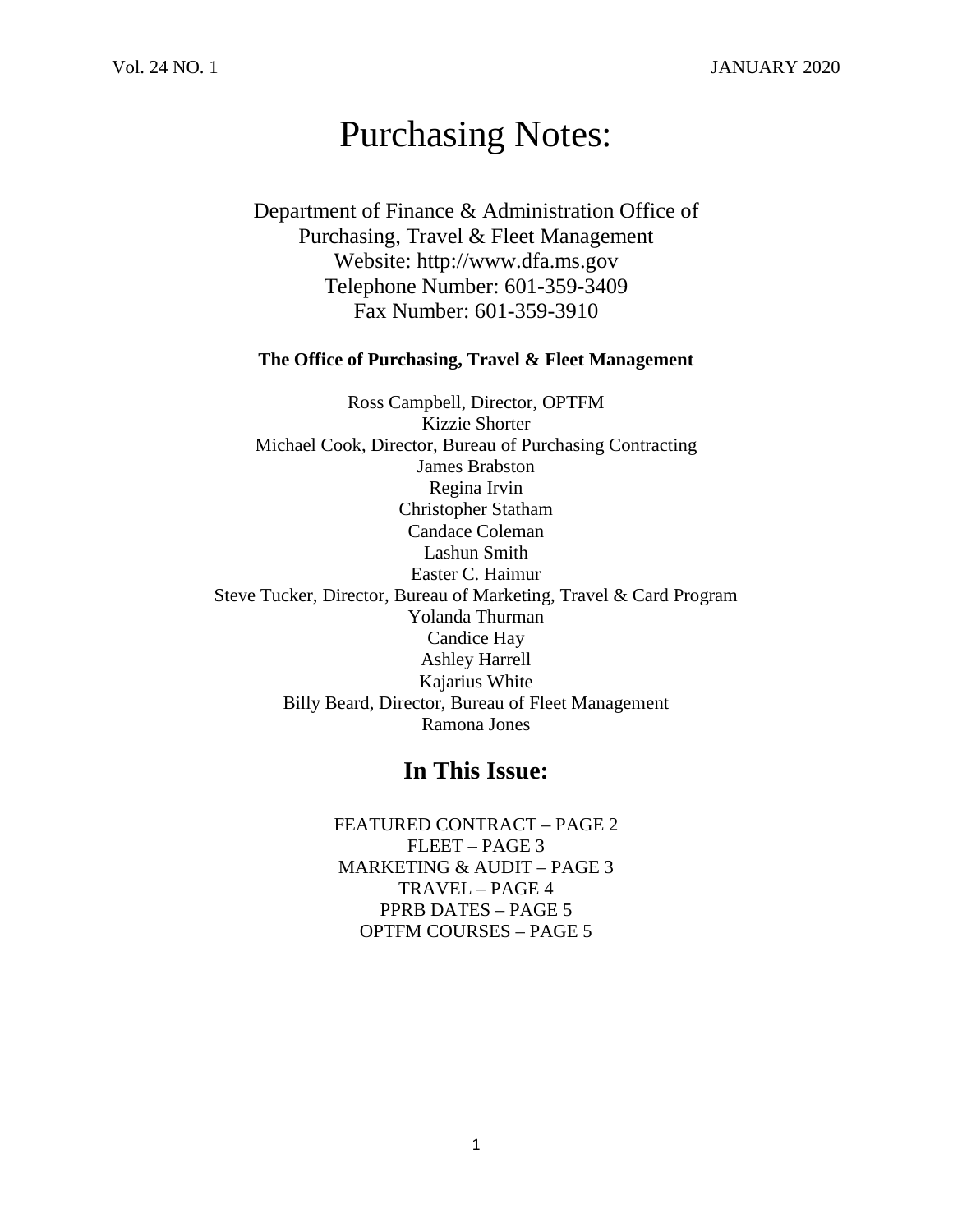## Panel Systems Furniture 425

**Commodity:** This is a negotiated State contract that features Modular Panel Systems with Metal Connecting Mechanism, Modular Panel Systems with Synthetic Connecting Mechanisms, and Free Standing Partitions, All Types, Stock Sizes.

**Type of contract:** This is a Negotiated Contract. This means that a State Agency can negotiate the best price from the manufacturers on contract. Negotiated contracts are convenience contracts and serve to establish a maximum price that can be paid for any item covered by the contract. Negotiated Contracts are established based on proposals received from many manufacturers. These proposals are evaluated with contracts being awarded to all manufacturers whose prices are comparable. State Agencies may buy from any of the Contract Manufacturers listed or State Agencies may purchase the items(s) from a noncontract vendor provided they follow the applicable procedures set forth in Section 31-7-13 of the Mississippi Code 1972 and that the price shall not exceed the negotiated contract price. This contract was developed to give the State Agencies and Governing Authorities the best source of selection for their need(s).

**Contract Dates:** November 1, 2019- October 31, 2020

**Contract Spend:** The contract spend for the 2018-2019 contract period was \$1,407,396.62.

**Manufacturers on Contract:** There are currently 15 manufacturers on contract. If you would like to view a list of the current manufacturers, products and compare prices among the manufacturers, access OPTFM's website and select "Purchasing and Travel", "Bureau of Purchasing and Contracting", Contracts, "Negotiated", and "Furniture-Panel Systems Furniture" or click on the below link: [http://www.dfa.ms.gov/dfaoffices/purchasing-travel-and](http://www.dfa.ms.gov/dfaoffices/purchasing-travel-and-fleet-management/bureau-of-purchasingand-contracting/negotiated-contracts/d-e-f/furniture-panel-systems/)[fleet-management/bureau-of-purchasingand-contracting/negotiated-contracts/d-e-f/furniture](http://www.dfa.ms.gov/dfaoffices/purchasing-travel-and-fleet-management/bureau-of-purchasingand-contracting/negotiated-contracts/d-e-f/furniture-panel-systems/)[panel-systems/](http://www.dfa.ms.gov/dfaoffices/purchasing-travel-and-fleet-management/bureau-of-purchasingand-contracting/negotiated-contracts/d-e-f/furniture-panel-systems/)

If you have any questions regarding the Panel System contracts, please contact Ashley Harrell, [Ashley.Harrell@dfa.ms.gov](mailto:Ashley.Harrell@dfa.ms.gov)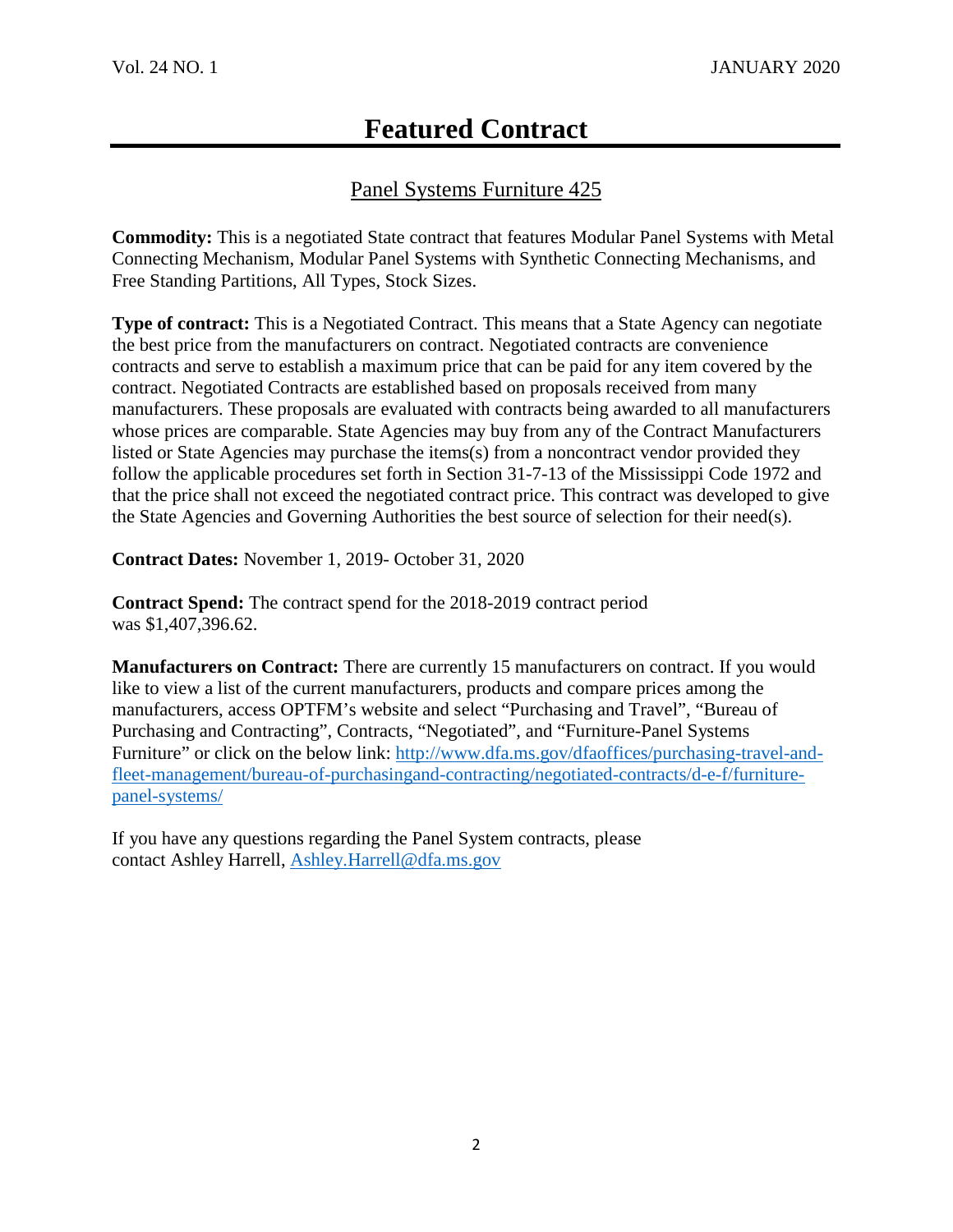# **Fleet Purchasing Notes from BFM**

As a reminder of the policies and procedures with Fuelman, please review the information below and if you have any questions, contact Ramona Jones or Billy Beard at 601-359-3409. It is the responsibility of the Customer to ensure proper security controls are kept in place to protect the Cards and Driver IDs and that only authorized employees or agents of the Customer use them to make purchases. It is also the Customer's responsibility to lock any inactive, misplaced, or stolen Cards and Driver IDs immediately. The customer should use the online account application to lock Cards and Driver IDs instantly. Alternatively, the Customer can contact Fuelman Customer Service during regular business hours via fax or email with the requested change, in which case Fuelman will make the requested changes within 24 hours and assume responsibility for any unauthorized purchases at that point. All Transactions in which a valid/unlocked Card number was used in conjunction with a valid/active Driver ID will be considered to be authorized transactions in which the State is fully responsible for payment, until the State has notified Fuelman of a lost or stolen card, or a card suspected to have been used for non-State use purposes in accordance with the terms of 1.1.4. It is also the Customer's responsibility to review the standard fleet management reports and optional e-Mail exception alerts to identify potential purchasing discrepancies. Customer should instruct its Cardholders to keep any record of their Driver ID separate from the vehicle's Card.

## **Marketing & Audit**

Can Governing Authorities/State Agencies use cooperative contracts that OPTFM has not approved? No, OPTFM must approve all cooperative contracts that are used throughout the State. Please check with OPTFM before using any cooperative contracts. Vendors have been known to advise entities that their contract has been adopted by the State and typically that is not the case. The following Co-op commodities are currently adopted by OPTFM:

Athletic Equipment and Uniforms, Builders' Suppliers, Breast Pumps, Equipment Rental, Fire Trucks and Fire Apparatus, Floor Covering, Food Heavy Equipment, Infant Formula, Medical Supplies, Office Supplies, Paper Towels and Toilet Tissue, Pharmaceuticals, Small Package Delivery Service, Uniform Purchase Uniform/Mat Rental and Vehicle Lifts.

To look at these contracts on the OPTFM website please click on the following link: [http://www.dfa.ms.gov/dfa-offices/purchasing-travel-and-fleet-management/bureau-of](http://www.dfa.ms.gov/dfa-offices/purchasing-travel-and-fleet-management/bureau-of-purchasing-and-contracting/cooperative-contracts/)[purchasing-and-contracting/cooperative-contracts/](http://www.dfa.ms.gov/dfa-offices/purchasing-travel-and-fleet-management/bureau-of-purchasing-and-contracting/cooperative-contracts/)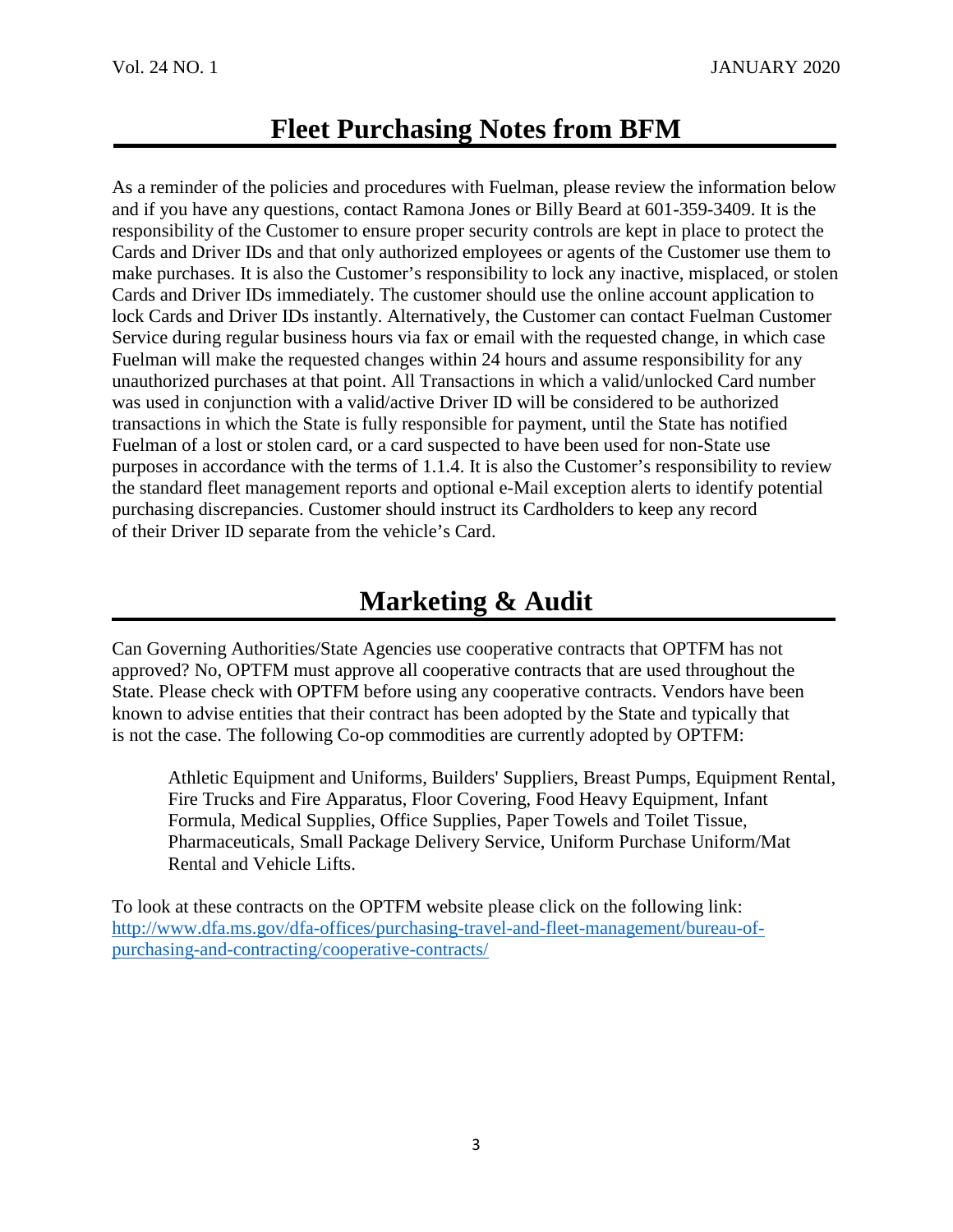## **Travel**

Section 25-3-41, Mississippi Code of 1972, mandates that State officers and employees traveling on official State business in their private automobile be reimbursed at the same rate federal employees are reimbursed for official federal business in private automobiles.

The U. S. General Services website currently lists the following for Privately Owned Vehicles (POV) mileage reimbursement rates effective January 1, 2020. State officers and employees will be reimbursed at that same rate in compliance with Mississippi statutes.

## **Automobile**

**Mode of Transportation Reimbursement Rate Per Mile** 

If no Government owned vehicle and privately owned vehicle used \$0.575 If Government owned vehicle available and a privately owned vehicle is used \$0.17

If you have any questions, please do not hesitate to contact me at 601-359-3409 or email me at [Candice.Hay@dfa.ms.gov](mailto:Candice.Hay@dfa.ms.gov)

\*\*Please remember to download the revised Trip Optimizer and Travel Voucher that reflect the new milegae rate.\*\*

New Year, New Changes?

Hired, Retired or Fired? If there has been any shifts in responsibilities for the State of Mississippi Travel Card Program within your agency, please remember to update this information with the Office of Purchasing Travel and Fleet Management. Please complete the Program Coordinator Designation form link below and return it to [Travel@dfa.ms.gov](mailto:Travel@dfa.ms.gov)

<http://www.dfa.ms.gov/media/1567/travelcardprogramcoordinatordesignation.pdf>